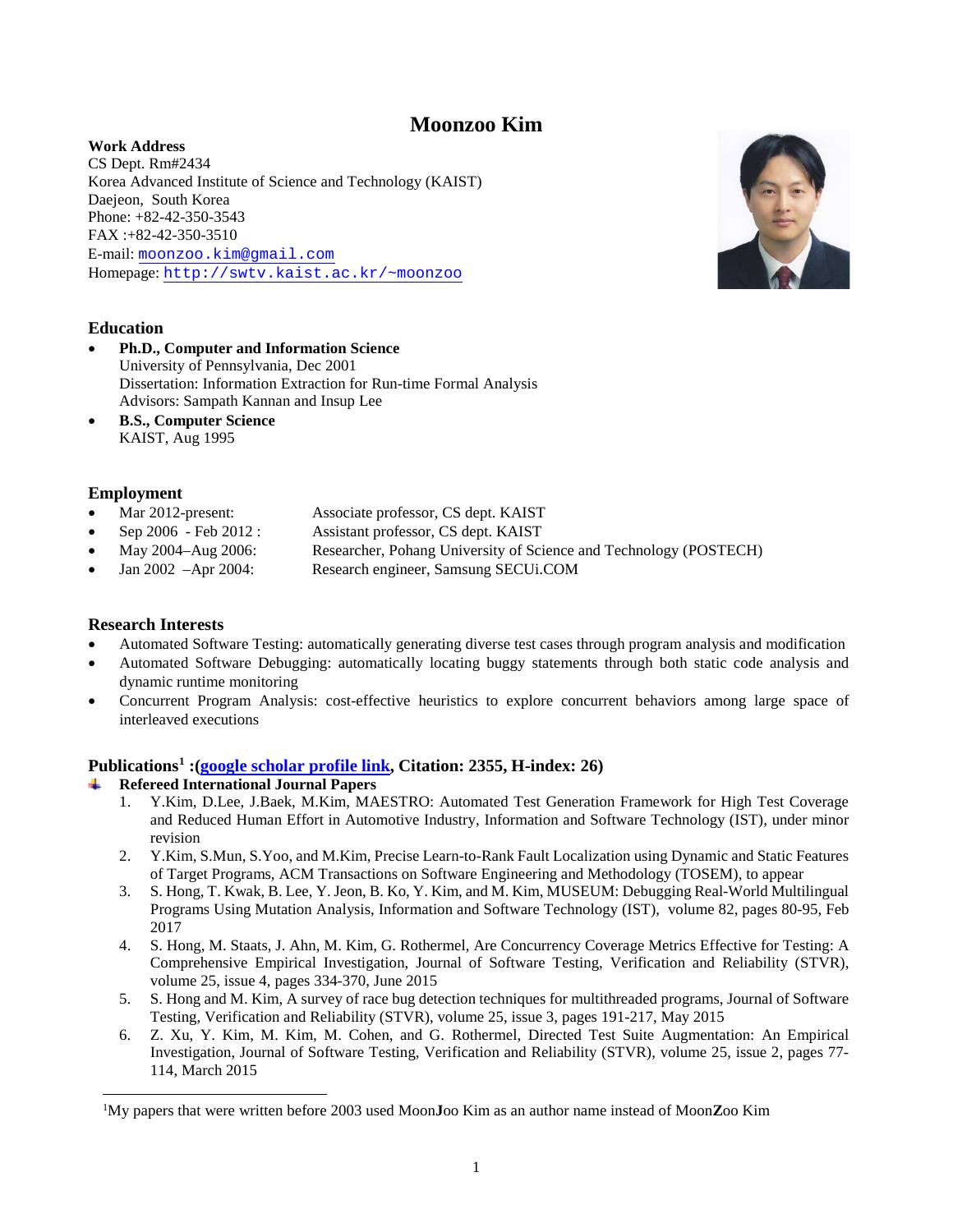- 7. Y.Kim, O.Choi, M.Kim, J.Baik, and T.Kim, Validating Software Reliability Early through Statistical Model Checking, IEEE Software, pages 35-41, May/June 2013
- 8. S. Hong and M. Kim, Effective Pattern-driven Concurrency Bug Detection for Operating Systems, Journal of Systems and Software (JSS), vol 86, issue 2, pages 377–388, Feb 2013
- 9. M.Kim, Y.Kim and Y.Choi, Concolic Testing of the Multi-sector Read Operation for Flash Storage Platform Software, Formal Aspects of Computing (FACJ), vol 24, no 2, May 2012
- 10. Y.Choi and M.Kim, Controlled Composition and Abstraction for Bottom-up Integration and Verification of Abstract Components, Information and Software Technology (IST), vol 54, issue 1, page 119-136, Jan 2012
- 11. M.Kim, Y.Kim, and H.Kim, A Comparative Study of Software Model Checkers as Unit Testing Tools: An Industrial Case Study, IEEE Transactions on Software Engineering (TSE), vol 37, no 2, pages 146-160, March 2011
- 12. J.Esposito and M.Kim, Using Formal Modeling with an Automated Analysis Tool to Design and Parametrically Analyze a Multi-robot Coordination Protocol: a case study, IEEE Transactions on Systems, Man, and Cybernetics (SMC) Part A, vol 37, no.3, pages 285-297, May 2007
- 13. M.Kim, S. Kannan, I.Lee, O. Sokolsky, and M. Viswanathan, Java-MaC: A Run-Time Assurance Approach for Java Programs, Formal Methods in System Design (FMSD), vol 24, no 2, pages 129-155, Mar 2004
- 14. K.Bhargavan, C.A.Gunter, M.Kim, I.Lee, D.Obradovic, O.Sokolsky, and M.Viswanathan, Verisim: Formal Analysis of Network Simulations, IEEE Transactions on Software Engineering (TSE), vol 28, no 2, pages 129- 145, Feb 2002

#### **Refereed International Conference Papers**

- 1. Y. Kim, S. Hong and M. Kim, Target-Driven Compositional Concolic Testing with Function Summary Refinement for Effective Bug Detection, The ACM Joint European Software Engineering Conference and Symposium on the Foundations of Software Engineering (ESEC/FSE), ALLINN, ESTONIA, AUGUST 26-30 2019 **(acceptance rate: 24.4%)**
- 2. Y. Kim, D. Lee, J. Baek, and M. Kim, Concolic Testing for High Test Coverage and Reduced Human Effort in Automotive Industry, Intl. Conf. on Software Engineering (ICSE) Software Engineering In Practice (SEIP) track, Montreal, Canada, May 25-31, 2019 **(acceptance rate:25%)**
- 3. Y. Kim, Y. Choi, and M. Kim, Precise Concolic Unit Testing of C Programs with Extended Units and Symbolic Alarm Filtering, Intl. Conf. on Software Engineering (ICSE), 2018 (**acceptance rate:21%**)
- 4. Y. Kim, S. Hong, B. Ko, L. Phan and M. Kim, Invasive Software Testing: Mutating Target Programs to Diversify Test Exploration for High Test Coverage, IEEE International Conference on Software Testing, Verification and Validation (ICST), 2018, **Distinguished paper award**, (**acceptance rate:25%**)
- 5. L. Phan, Y. Kim, M.Kim, MUSIC: Mutation Analysis Tool with High Configurability and Extensibility, Mutation Workshop, 2018
- 6. S. Hong, B. Lee, T. Kwak, Y. Jeon, B. Ko, Y. Kim, and M. Kim, Mutation-based Fault Localization for Realworld Multilingual Programs, IEEE/ACM International Conference on Automated Software Engineering (ASE), Pages: 464 – 475, Nov 9-13, 2015 **(acceptance rate: 19%)**
- 7. Y. Park, S. Hong, M. Kim, D. Lee, and J. Cho, Systematic Testing of Reactive Software with Non-deterministic Events: A Case Study on LG Electric Oven, Intl. Conf. on Software Engineering (ICSE) Software Engineering In Practice (SEIP) track, Pages: 29 – 38, May 2015 **(acceptance rate of SEIP track: 23%)**
- 8. Y. Kim and M. Kim, SAT-based Bounded Software Model Checking for Embedded Software: A Case Study, Asia-Pacific Software Engineering Conference (APSEC), Pages: 55 - 62, Dec 1-4 2014
- 9. S.Moon, Y.Kim, M.Kim, S.Yoo, Ask the Mutants: Mutating Faulty Programs for Fault Localization, IEEE International Conference on Software Testing, Verification and Validation (ICST), Pages: 153 - 162, March 31- April 4, 2014 **(acceptance rate: 28%)**
- 10. S. Hong, Y. Park, M. Kim, Detecting Concurrency Errors in Client-side JavaScript Web Applications, IEEE International Conference on Software Testing, Verification and Validation (ICST), Pages: 61 - 70, March 31- April 4, 2014 **(acceptance rate: 28%)**
- 11. Y.Kim, Z.Xu, M.Kim, M.Cohen, and G.Rothermel, Hybrid Directed Test Suite Augmentation: An Interleaving Framework, IEEE International Conference on Software Testing, Verification and Validation (ICST), Pages: 263- 272, March 31-April 4, 2014 **(acceptance rate: 28%)**
- 12. Y.Kim, Y.Kim, T.Kim, G.Lee, Y.Jang, and M.Kim, Automated Unit Testing of Large Industrial Embedded Software using Concolic Testing, IEEE/ACM Automated Software Engineering (ASE) Experience track, Pages: 519 – 528, Nov 11-15, 2013
- 13. S. Hong, M. Staats, J. Ahn, M. Kim, G. Rothermel, The Impact of Concurrent Coverage Metrics on Testing Effectiveness, IEEE International Conference on Software Testing, Verification and Validation (ICST), Pages: 232 - 241, Mar 18-22, 2013 **(acceptance rate: 25%)**
- 14. Y.J.Kim and M. Kim, Hybrid Statistical Model Checking Technique for Reliable Safety Critical Systems, IEEE Intl. Symp. on Software Reliability Engineering (ISSRE), Pages: 51 - 60, Dallas, TX USA, Nov 27-30, 2012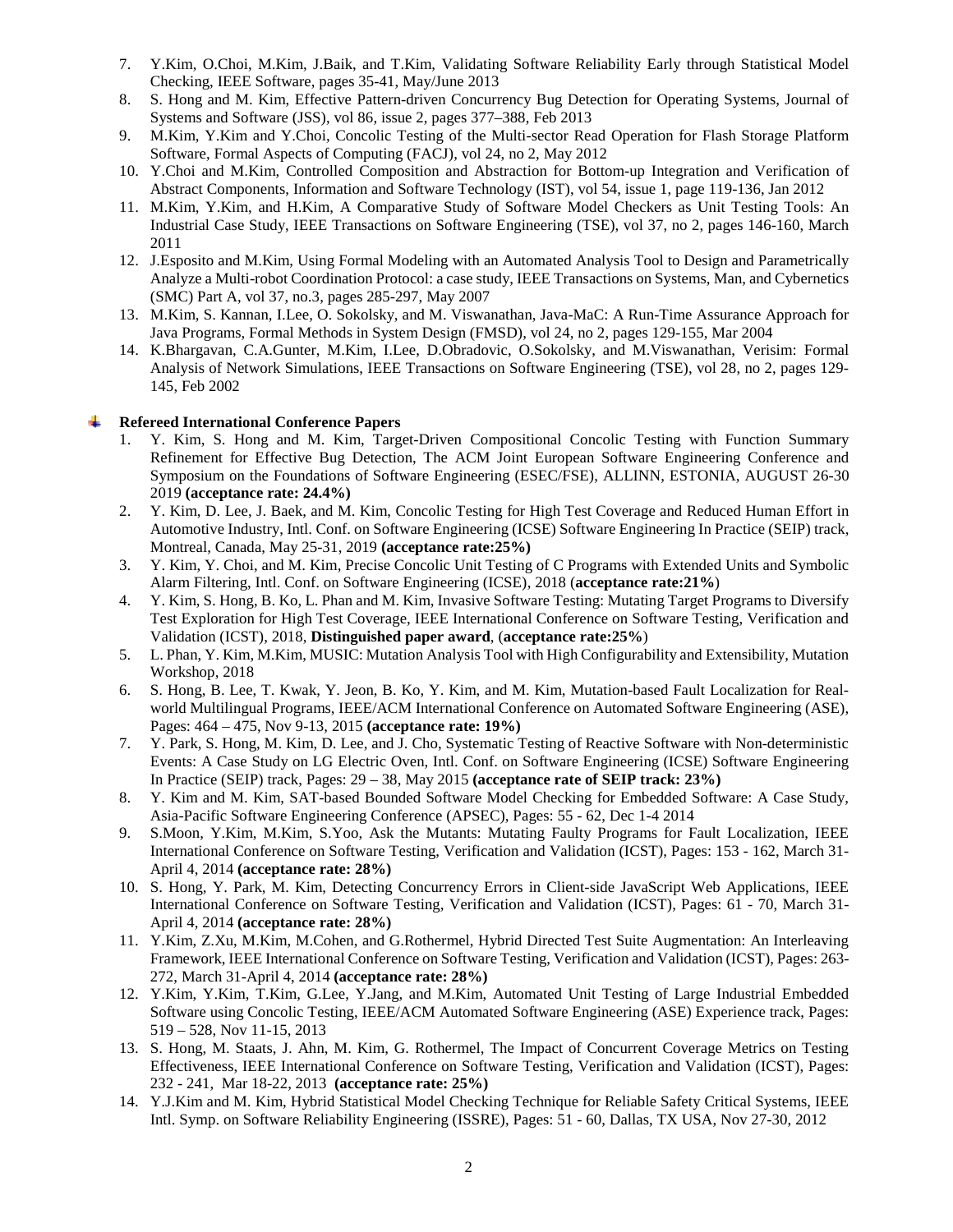- 15. Y.J.Kim, M.Kim, and T.Kim, Statistical Model Checking for Safety Critical Hybrid Systems: An Empirical Evaluation, Haifa Verification Conference (HVC), Pages 162-177, Haifa, Israel, Nov 6-8, 2012
- 16. M. Staats, S. Hong, M. Kim, and G. Rothermel, Understanding User Understanding: Determining Correctness of Generated Program Invariants, Intl. Symp. on Software Testing and Analysis (ISSTA), Pages 188-198, July 15- 20, 2012
- 17. S. Hong, J. Ahn, S. Park, M. Kim, and M. J. Harrold, Testing Concurrent Programs to Achieve High Synchronization Coverage, Intl. Symp. on Software Testing and Analysis (ISSTA), Pages 210-220, July 15-20, 2012
- 18. Y.Kim, M.Kim, Y.Kim, and Y.Jang, Industrial Application of Concolic Testing Approach: A Case Study on libexif by Using CREST-BV and KLEE, Intl. Conf. on Software Engineering (ICSE), Software Engineering in Practice (SEIP) track, Pages: 1143 – 1152, June 2-9, 2012 **(acceptance rate of SEIP track: 19%)**
- 19. M.Kim, Y.Kim and G.Rothermel, A Scalable Distributed Concolic Testing Approach: An Empirical Evaluation, IEEE International Conference on Software Testing, Verification and Validation (ICST), Pages: 340 - 349, April 17-21, 2012 **(acceptance rate: 27%)**
- 20. M.Kim, Y.Kim and Y.Jang, Industrial Application of Concolic Testing on Embedded Software: Case Studies, IEEE International Conference on Software Testing, Verification and Validation (ICST) Industrial track, Pages: 390 - 399, April 17-21, 2012, **nominated as a best paper (acceptance rate of Industry track: 23%)**
- 21. Z.Xu, Y.Kim, M.Kim and G.Rothermel, A Hybrid Directed Test Suite Augmentation Technique, IEEE Intl. Symposium on Software Reliability Engineering (ISSRE), Pages: 150 - 159, Hiroshima, Japan, Nov 29-Dec 2 2011 **(acceptance rate: 25%)**
- 22. M.Kim and Y.Kim, Automated Analysis of Industrial Embedded Software, Automated Technology for Verification and Analysis (ATVA), Pages:51-59, Taipei, Taiwan, Oct 11-14 2011 **(invited paper)**
- 23. Y.Kim and M.Kim, SCORE: a Scalable Concolic Testing Tool for Reliable Embedded Software, ACM SIGSOFT Foundation of Software Engineering (FSE) Tool demonstration track, pages 420-423, Szeged, Hungary, Sep 5-9 2011
- 24. Y.Kim, M.Kim and Y.Jang, Concolic Testing on Embedded Software Case Studies on Mobile Platform Programs, ACM SIGSOFT Foundation of Software Engineering (FSE) Industrial track, Szeged, Hungary, Sep 5- 9 2011
- 25. Z.Xu, Y.Kim, M.Kim, G.Rothermel, and M.Cohen, Directed Test Suite Augmentation: Techniques and Tradeoffs, ACM SIGSOFT Foundation of Software Engineering (FSE), pages 257-266, Santa Fe, New Mexico, USA, Nov 7-11 2010 **(acceptance rate: 20%)**
- 26. Y.Kim, M.Kim, N.Dang, Scalable Distributed Concolic Testing: a Case Study on a Flash Storage Platform, Grand Challenge in Verified Software Track @ Intl. Conf. on Theoretical Aspects of Computing (ICTAC), pages 199- 213, Natal, Brazil, Sep 1-3 2010
- 27. M.Kim and Y.Kim, Concolic Testing of the Multi-sector Read Operation for Flash Memory File System, Grand Challenge in Verified Software Track @ Brazilian Symposium on Formal Methods (SBMF), pages 251-265, Gramado, Brazil, Aug 19-21 2009 (LNCS 5902)
- 28. M.Kim, S.Hong, C.Hong and T.Kim, Model-based Kernel Testing for Concurrency Bugs through Counter Example Replay, Model-based Testing (ENTCS vol 253, issue 2), pages 21-36, York, UK, Mar 22 2009
- 29. M.Kim, Y.Kim and H.Kim, Unit Testing of Flash Memory Device Driver through a SAT-based Model Checker, IEEE/ACM Automated Software Engineering (ASE), pages 198-207, L'Aquila, Italy, Sep 15-19 2008 **(acceptance rate: 12%)**
- 30. M.Kim, Y.Choi, Y.Kim and H. Kim, Formal Verification of a Flash Memory Device Driver an Experience Report, Spin Workshop (LNCS 5156), pages 144-159, LA, USA, August 10-12 2008
- 31. M.Kim, Y.Kim, Y.Choi, and H.Kim, Pre-testing Flash Device Driver through Model Checking Techniques, IEEE Intl. Conf. on Software Testing, Verification and Validation (ICST), pages 475-484, Lillehammer, Norway, April 9-11 2008 **(acceptance rate: 20%)**
- 32. M.Kim, Formal Modeling and Verification of High-Availability Protocol for Network Security Appliances, Automated Technology for Verification and Analysis (ATVA) (LNCS 4762), pages 489-500, Tokyo, Japan, Oct 22-25 2007 (short paper)
- 33. K.C.Kang, J.Lee, B.Kim, M.Kim, C.Seo, and S.Yu, Re-engineering a Credit Card Authorization System for Maintainability and Re-usability of Components: a Case Study, Intl. Conf. on Software Reuse (ICSR)(LNCS 4039), pages 156-169, Turin, Italy, June 12-15 2006
- 34. M.Kim and K.C.Kang, Formal Construction and Verification of Home Service Robots: A Case Study, Automated Technology for Verification and Analysis (ATVA) (LNCS 3707), pages 429-443, Taiwan, Taipei, Oct 4-7 2005
- 35. K.C.Kang, M.Kim, J.Lee, and B.Kim, Feature-oriented Re-engineering of Legacy Systems into Product Line Assets: A Case Study, Software Product Line Conference (SPLC) (LNCS 3714), pages 45-56, Rennes, France, Sep 26-29 2005
- 36. M.Kim, J.Lee, K.C.Kang, Y.Hong, and S.Bang, Re-engineering Software Architecture of Home Service Robots: A Case Study, Intl. Conf. on Software Engineering (ICSE) Experience track, pages 505-513, St. Louis Missouri, USA, May 15-21 2005 **(acceptance rate of Experience track: 19%)**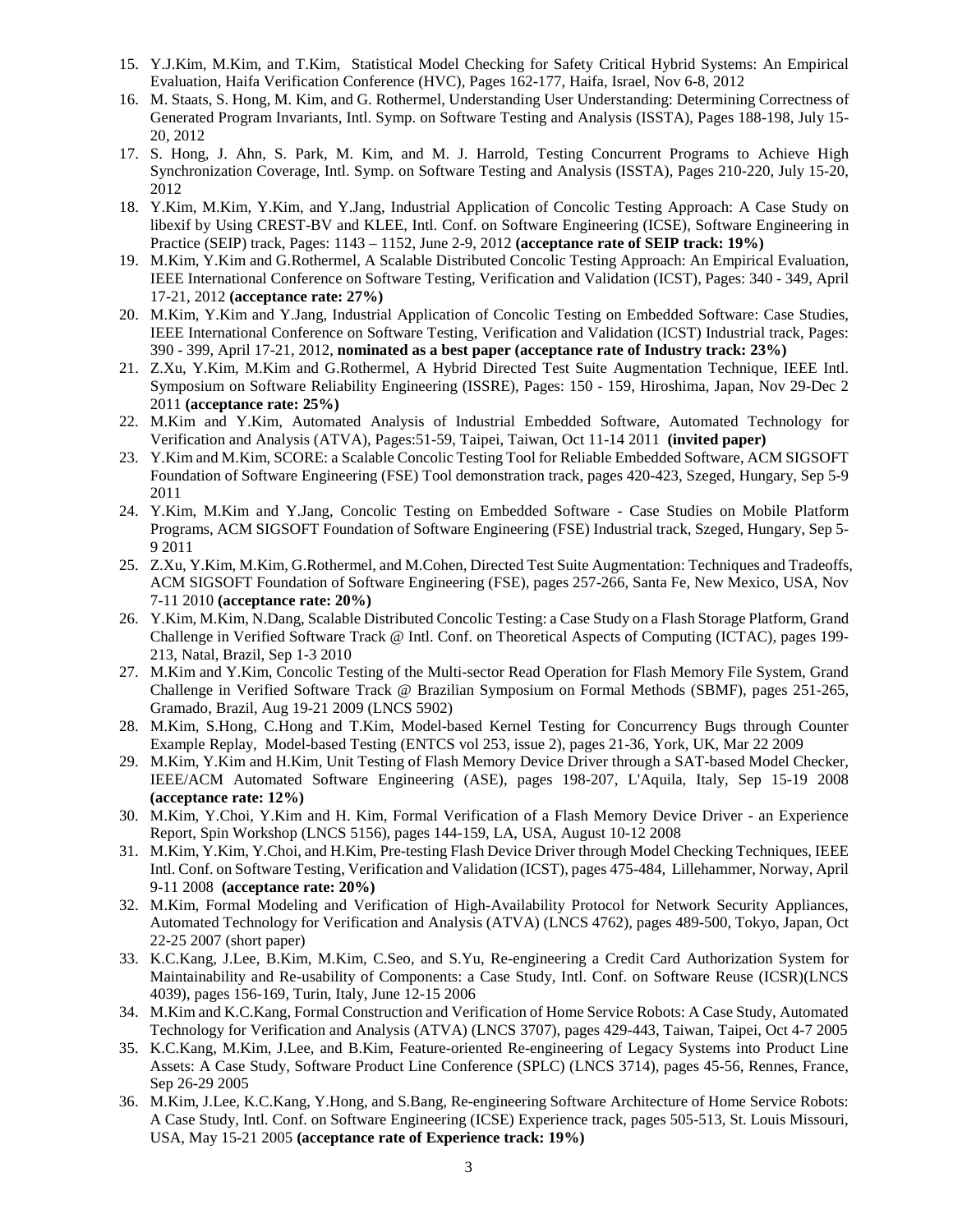- 37. K.C.Kang, M.Kim, J.Lee, B.Kim, Y.Hong, H.Lee, and S.Bang, 3D Virtual Prototyping of Home Service Robots Using ASADAL/OBJ, IEEE Intl. Conf. on Robotics and Automation (ICRA), pages 2903-2908, Barcelona, Spain, April 18-22 2005
- 38. M.Kim, K.C.Kang, and H.Lee, Formal Verification of Robot Movements-a Case Study on Home Service Robot SHR100, IEEE Intl. Conf. on Robotics and Automation (ICRA), pages 4739-4744, Barcelona, Spain, April 18- 22 2005
- 39. M.Viswanathan and M.Kim, Foundations for the Run-time Monitoring of Reactive Systems: Fundamentals of the MaC Language, Intl. Conf. on Theoretical Aspects of Computing (ICTAC) (LNCS 3407), pages 543-556, Guiyang, China Sep 20-24 2004
- 40. M.Kim, S.Kannan, I.Lee, O.Sokolsky, and M.Viswanathan, Computational Analysis of Run-time Monitoring Fundamentals of Java-MaC, Runtime Verification (RV) (ENTCS vol 70 no 4), pages 80-94, Copenhagen Denmark, July 26 2002
- 41. M.Kim, I.Lee, U.Sammapun, J.Shin, and O.Sokolsky, Monitoring, Checking, and Steering of Real-time Systems, Runtime Verification (RV) (ENTCS vol 70 no 4), pages 95-111, Copenhagen Denmark, July 26 2002
- 42. M.Kim, S.Kannan, I.Lee, O.Sokolsky, and M.Viswanathan, Java-MaC: a Run-time Assurance Tool for Java Programs, Runtime Verification (RV) (ENTCS vol 55 no 2), pages 218-235, Paris France, July 23 2001
- 43. K.Bhargavan, C.A.Gunter, M.Kim, I.Lee, D.Obradovic, O.Sokolsky, and M.Viswanathan, Verisim: Formal Analysis of Network Simulations, ACM Intl. Symposium on Software Testing and Analysis (ISSTA), pages 2- 13, Portland, Oregon, USA, August 22-24 2000 **(acceptance rate:23%)**
- 44. S.Kannan, M.Kim, I.Lee, O.Sokolsky, and M.Viswanathan, Run-time monitoring and steering based on formal specifications, Modeling Software System Structures in a Fastly Moving Scenario, Santa Margherita Ligure, Italy, June 13-16 2000 **(invited paper)**
- 45. R.Alur, J.Esposito, M.Kim, V.Kumar and I.Lee, Formal Modeling and Analysis of Hybrid Systems: A Case Study in Multirobot Coordination, World Congress On Formal Methods (FM) (LNCS 1708), pages 212-232, Toulouse, France, Sep 20-24 1999
- 46. I.Lee, S.Kannan, M.Kim, O.Sokolsky, M.Viswanathan, Runtime Assurance Based On Formal Specifications, Parallel and Distributed Processing Techniques and Applications (PDPTA), pages 279-287, Monte Carlo Resort, Las Vegas, Nevada, USA, June 28 - July 1, 1999
- 47. M.Kim, M.Viswanathan, H.B.Abdallah, S.Kannan, I.Lee and O.Sokolsky, Formally Specified Monitoring of Temporal Properties, European Conf. on Real-Time Systems (ECRTS), pages 114-122, York, UK, June 9-11, 1999
- 48. O.Sokolsky, S.Kannan, M.Kim, I.Lee and M.Viswanathan, Steering of Real-Time Systems based on Monitoring and Checking, Fourth International Workshop on Object-Oriented Real-time Dependable Systems, pages 11-18, Santa Barbara, California, USA, Jan 27-29, 1999
- 49. I.Lee, H.Ben-Abdallah, S.Kannan, M.Kim, O.Sokolsky, M.Viswanathan, A monitoring and checking framework for run-time correctness assurance, Korea-U.S. Technical Conference on Strategic Technologies, Vienna, VA, October 1998.

#### 4 **Books**

1. Proceeding of 6th Intl. Symposium. of Automated Technology for Verification and Analysis (ATVA) (LNCS 5311, ISBN 978-3-540-88386-9), S.Cha, J.Y.Choi, M.Kim, I.Lee, M.Viswanathan (Eds.), Springer, 2008

#### ÷ **Refereed Domestic Journal Papers (written in Korean)**

- 1. 김현우, 김윤호, 김문주, Concolic 테스팅 도구 CROWN 의 적용 가능성 및 사용성 개선 연구, Journal of KIISE: Software and Applications, Vol. 45, Num. 10, Oct 2018
- 2. 임현수, 김윤호, 김문주, C 프로그램의 동적 및 정적 분석을 통한 시스템 실행에서의 유닛 입력 값 자동 수집 및 재연, Journal of KIISE: Software and Applications, Vol. 45, Num. 10, Oct 2018
- 3. 김윤호, 김현우, 양웅규, 김문주, 효과적인 변이 분석을 위한 C 프로그램 변이 도구 비교: Proteum 과 Milu 를 사용한 사례 연구, Journal of KIISE: Software and Applications, Vol. 45, Num. 4, Apr 2018
- 4. 김윤호, 김문주, 안드로이드 커널 모듈 취약점 탐지를 위한 자동화된 유닛 테스트 생성 기법, Journal of KIISE: Software and Applications, Vol. 44, Num. 2, Feb 2017
- 5. 전이루, 김윤호, 홍신, 김문주, Mutagen4J: 효과적인 Java 프로그램 변이 생성 도구, Journal of KIISE: Software and Applications, Vol. 43, Num. 9, Sep 2016
- 6. Y.Kim, T.Kim, M.Kim, H.Lee, H.Jang, and M.Park, Effective Integer Promotion Bug Detection Technique for Embedded Software, Journal of KIISE: Software and Applications, Vol. 43, Num 6, Jun 2016
- 7. Y.Moon, M.Kim, and T.Kim, Development of Architecture Description Language for Embedded Systems, Journal of KIISE: Software and Applications, Vol. 41, Num. 4, Apr 2014
- 8. Y.Park, S.Hong, M.Kim, Performance Bug Detection in Web Applications through Cross-browser Profiling, Journal of KIISE: Computing Practices and Letters, Vol. 19, Num. 11, Nov. 2013
- 9. S.Moon, Y.Kim, M.Kim, FEAST: An Enhanced Fault Localization Technique using Probability of Test Cases Executing Faults, Journal of KIISE: Software and Applications, Vol 40, Num 10, Oct 2013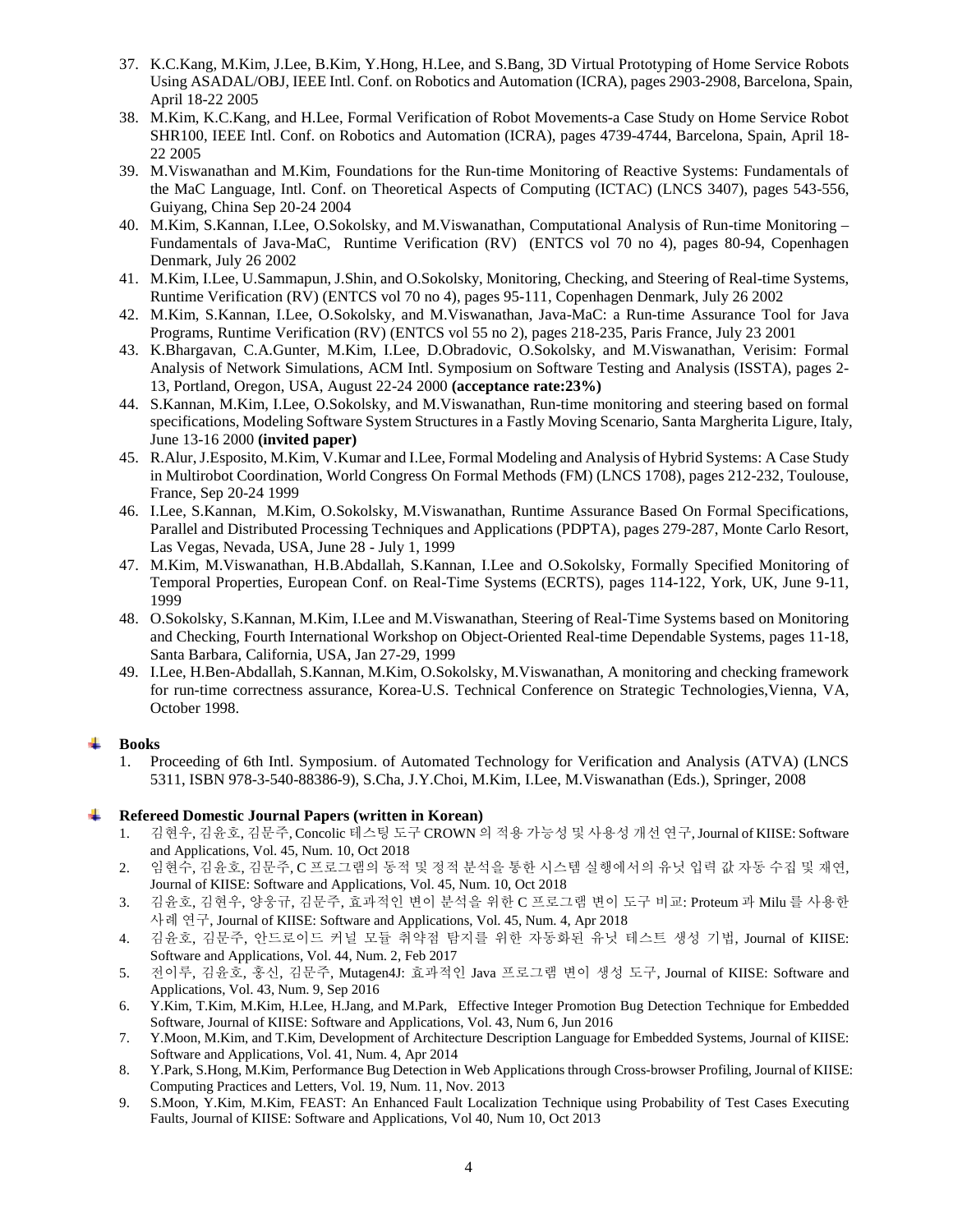- 10. Y.Kim, Y.Park, M.Kim, A Comparative Case Study on Static Program Analysis Tools, Journal of KIISE: Computing Practices and Letters,Vol 19, Num 8, Aug 2013
- 11. Y.Kim, M.Kim, Y.Jang, CREST-BV: CREST-BV: An Improved Concolic Testing Technique Supporting Bitwise Operations for Embedded Software, Journal of KIISE: Software and Applications, To be published
- 12. Y.Kim, M.Kim, Y.Kim, and E.Jung, Comparative Study of KLEE Concolic Testing Tool, Journal of KIISE: Computing Practices and Letters, Vol 18, Num 4, Apr 2012
- 13. M.Kim and S.Hong, Model-based Kernel Testing (MOKERT) Framework, Journal of KIISE: Software and Applications, vol 36, no 7, July 2009

### **Refereed Domestic Conference Papers (written in Korean)**

- 1. 박건우, 송형곤, 이주현, 조규태, 김윤호, 김문주, 국방 무기 체계 SW 품질 향상을 위한 Concolic 테스팅 기술, Korea Software Congress (KSC), Dec 19-21, 2018 **(Distinguished best paper award)**
- 2. 홍신, 김윤호, 김문주, 윤석영, 정한웅, 박사천, AtomicitySanitizer: C 멀티쓰레드 프로그램에 대한 실행연속성 위반 결함 검출 도구, Korea Software Congress (KSC), Dec 19-21, 2018 **(Best presentation award)**
- 3. 이아청, 김현우, 김윤호, 김문주, Bitfield 심볼릭 지원을 통한 Concolic 테스팅 효과 향상, Korea Computer Congress (KCC), Jun 20-22, 2018
- 4. 김현우, 김윤호, 김문주, Concolic 테스팅 도구 CREST 의 사용자 친화성 향상 연구: Windows OS 로의 포팅과 개선된 CREST UI 을 통한 CREST 활용 및 분기 커버리지 분석 작업의 효율 증가, Korea Conference on Software Engineering (KCSE), Jan 29-31, 2018 (**Best paper award**)
- 5. 임현수, 김윤호, 김문주, 시스템 테스트 케이스를 이용한 C 프로그램의 동적 유닛 입력 값 자동 수집 및 재연 기술, Korea Software Congress (KSC), Dec 20-22, 2017 (**Distinguished best paper award**)
- 6. Phan Duy Loc, 고봉석, 김윤호, 김문주, COMUT: 사용자의 의도대로 효과적인 변이를 생성할 수 있는 C 프로그램 변이 도구, Korea Software Congress (KSC), Dec 20-22, 2017 (**Best paper award**)
- 7. 김윤호, 김현우, 양웅규, 김문주, 효과적인 변이 분석을 위한 C 프로그램 변이 도구 비교: Proteum 과 Milu 를 사용한 사례 연구, Korea Computer Congress (KCC), Dec 21-23, 2016 (**Best paper award**)Y.Kim and M.Kim, Automated Unit-test Generation for Detecting Vulnerabilities of Android Kernel Modules, Korea Computer Congress (KCC), Jun 29-Jul 1, 2016
- 8. Y.Kim and M.Kim, Efficient Search Strategy of Dynamic Symbolic Execution Using Input Coverage, Korea Conference on Software Engineering (KCSE), 2016 (short paper) **(Best short paper award)**
- 9. T.Kim, M.Kim, H.Lee, H.Jang, and M.Park, Detecting Integer Promotion Bugs with Embedded Software using Static Analysis Technique, Korea Computer Congress (KCC), Dec 17-19, 2015 (**Best paper award**)
- 10. Y.Park, S.Hong, M.Kim, J.Cho, D.Lee, and H.Jang, Automated Testing Technique for Event-driven Embedded Software: Case Study on LG Micro-oven Software, Korea Conference on Software Engineering (KCSE), Jan 28- 30, 2015 (short paper) **(Best short paper award)**
- 11. S.Moon, M.Kim, Automated Precise Fault-Localization Utilizing Testing Results on Program Mutant, Korea Conference on Software Engineering (KCSE), Feb 12-14, 2014 (4 pages short paper) **(Distinguished best paper award)**
- 12. Y.Park, Y.Kim, J.Cho, M.Kim, Effective Concolic Testing with Symbolic Library, Korea Conference on Software Engineering (KCSE), Feb 12-14, 2014 (4 pages short paper) (**Best paper award**)
- 13. Y.Moon, M.Kim, T.Kim, Development of Architecture Description Language for Embedded Systems, Korea Computer Congress (KCC), Nov 15-16, 2013
- 14. J.Ahn, M.Kim, Survey of Faults of Web Applications in Javascript, Korea Conference on Software Engineering (KCSE), Jan 30 - Feb 1, 2013
- 15. S.Moon, Y.Kim, M.Kim, Precise Fault Localization with Fault-weights on Test Cases, Korea Conference on Software Engineering (KCSE), Jan 30 - Feb 1, 2013 (short paper)
- 16. Y.Park, Y.Kim, M.Kim, Comparative Study of Static Analysis Tools: a Case Study on libexif using Coverity and Sparrow, Korea Computer Congress (KCC), Nov 23-24, 2012 (**Best presentation award**)
- 17. Y.Kim, M.Kim, Y.Jang, CREST-BV: Concolic Testing Technique for Supporting Bitwise Operations of Embedded Software, Korea Computer Congress (KCC), June 27-29, 2012 (**Best paper award**)
- 18. S.Hong, M.Kim, and Matt Staats, Validating Inferred Invariants using Symbolic Execution, Korea Conference on Software Engineering (KCSE), Feb 8-10, 2012 (4 pages short paper)
- 19. D.Hoang, Y.Kim and M.Kim, A Case Study of the Application of Dynamic Symbolic Execution to Real-World Binary Programs, Korea Conference on Software Engineering (KCSE), Feb 8-10, 2012 (4 pages short paper)
- 20. J.Ahn, S.Hong, and M.Kim, Study on Structural Coverage for Concurrent Programs, Korea Conference on Software Engineering (KCSE), Feb 8-10, 2012 (4 pages short paper)
- 21. Y.Kim, Y.Kim, and M.Kim, A Case Study of KLEE Concolic Testing Tool, Korea Computer Congress (KCC), Nov 25-26, 2011 (**Best paper award**)
- 22. Y.Kim and M.Kim, Dynamic Symbolic Execution and Genetic Algorithm for Test Case Generation, Korea Conf. on Software Engineering (KCSE), Feb 9-11,2011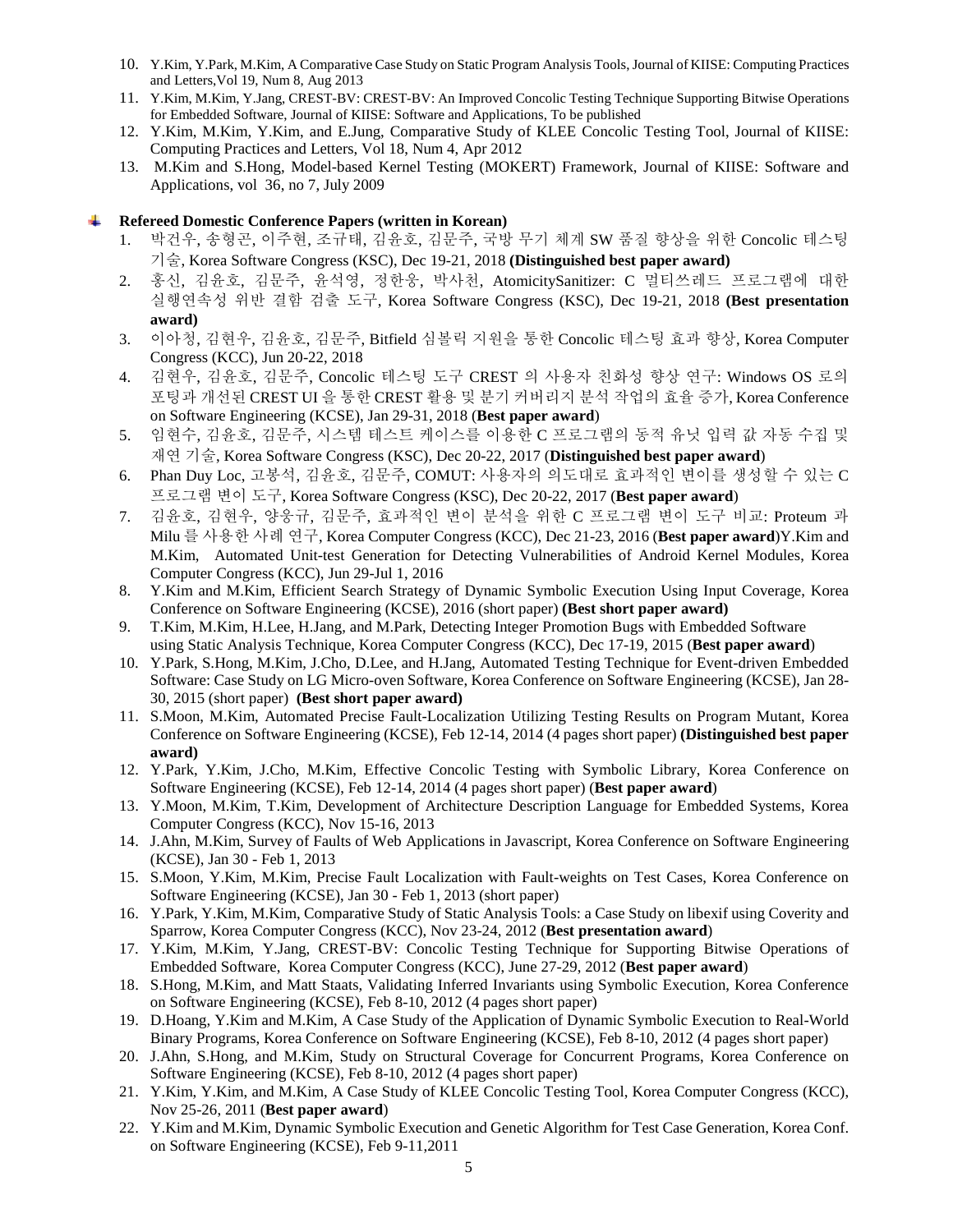- 23. Y.Kim and M.Kim, Comparative Study on Concolic Testing Tools, Korea Conf. on Software Engineering (KCSE), Feb 8-10, 2010
- 24. M.Kim, C.Hong and S.Hong, Model-based Kernel Testing through Counter Example Replay, Korea Conf. on Software Engineering (KCSE), Feb 9-11, 2009 **(Best paper award)**
- 25. M.Kim, Y.Kim and H.Kim, Formal Verification of the Flash Memory Device Driver through Model Checker, Korea Conf. on Software Engineering (KCSE), Feb 20-22, 2008

# **Patents**

- **Domestic Patents:**  4
	- 1. GENERATIG METHOD AND APPARATUS OF MUTANT PROGRAMS, WHICH IS FLEXIBLE AND HIGHLY SCALABLE (10-2018-0053145), patent applied on May 9, 2018
	- 2. TESTING METHOD AND APPARATUS OF TARGET PROGRAM USING MUTATED PROGRAM (10- 2018-0053140), patent applied on May 9, 2018
	- 3. TESTING METHOD AND APPARATUS OF TARGET FUNCTION INCLUEDE IN TARGET PROGRAM (10-2018-0052680), patent applied on May 8, 2018
	- 4. Automated Testing Method and Apparatus for Program Processable Non-Deterministic Events (10-1685299- 0000), patent registration on Dec 05, 2016
	- 5. Device and Method For Statistical Model Checking Using Hybrid Technique (10-2013-0144946), patent registration on May 6, 2015
	- 6. Auto-test Generation Device, Method and Recording Medium using Test Coverage Information for Multi-thread Program (10-2013-0082302), patent registration on May 6, 2015
	- 7. Method of Distributed Scalable Concolic Testing for Software Reliability (10-1227024-0000), patent registration on Jan 22, 2013

# **Invited Talks**

#### a. **International Invited Talks**

- 1. Conf. Keynote Talk: Lessons Learned from Automated Analysis of Industrial SW for 15 Years, the 15th Intl. Conf. on Formal Aspects of Component Software (FACS), Oct 10-12, 2018
- 2. Ask the Mutants: Mutating Faulty Programs for Fault Localization, HKUST, Hong Kong, Nov 5,2013
- 3. Automated Testing of Industrial Embedded Software (Computer Science and Engineering Department Seminar), HKUST, Hong Kong, Nov 4, 2013
- 4. Automated Testing of Industrial Embedded Software, National Institute of Informatics (NII), Japan, Aug 14, 2013
- 5. Automated Testing of Industrial Embedded Software, JAIST, Japan, Aug 12, 2013
- 6. Automated Analysis of Industrial Embedded Software, Microsoft Research Asia (MSRA), China, June 18, 2013
- 7. Real-world Application of Concolic Testing Approach, National University of Singapore (NUS), Singapore, Jan 10,2012
- 8. Automated Analysis of Industrial Embedded Software, National University of Singapore (NUS), Singapore, Jan 9, 2012
- 9. Automated Analysis of Industrial Embedded Software, the 9<sup>th</sup> intl. symposium on Automated Technology for Verification and Analysis (ATVA), Taipei, Taiwan, Oct 14, 2011
- 10. Comparative Study on Software Model Checkers as Unit Testing Tools: An Industrial Case Study, Kyushu Univ. Japan, Jan 25, 2010
- 11. Formal Verification of a Flash Memory Device Driver, Academia Sinica, Taiwan, Jan 17, 2008
- 12. Strategic Application of Off-the-Shelf Formal Verification Tools to the Device Driver of OneNAND Flash Memory, Specification and Verification Center, Carnegie Mellon University, Aug 22, 2007
- 13. Formal Verification of Flash Memory Software, NEC laboratories Princeton US, Aug 20, 2007
- 14. Formal Specification & Verification of USP Flash Translation Layer, Univ. of Pennsylvania, July 20, 2007
- 15. Formal Construction and Verification of Home Service Robots: A Case Study, Research Center for Verification and Semantics, AIST Japan, Feb 1, 2006

# **Domestic Invited Talks**

- 1. Automated Software Analysis Techniques For High Reliability: A Concolic Testing Approach, 코드마인드, July 2, 2019
- 2. AI 기술을 활용한 자동차 SW 안정성 검증, 매경 빅데이터/인공지능 최고위 과정, June 13, 2019
- 3. Automated Software Analysis Techniques, 국가보안기술연구소, May 16, 2019
- 4. Automated Software Analysis Techniques For High Reliability: A Concolic Testing Approach, 현대모비스, May 2, 2019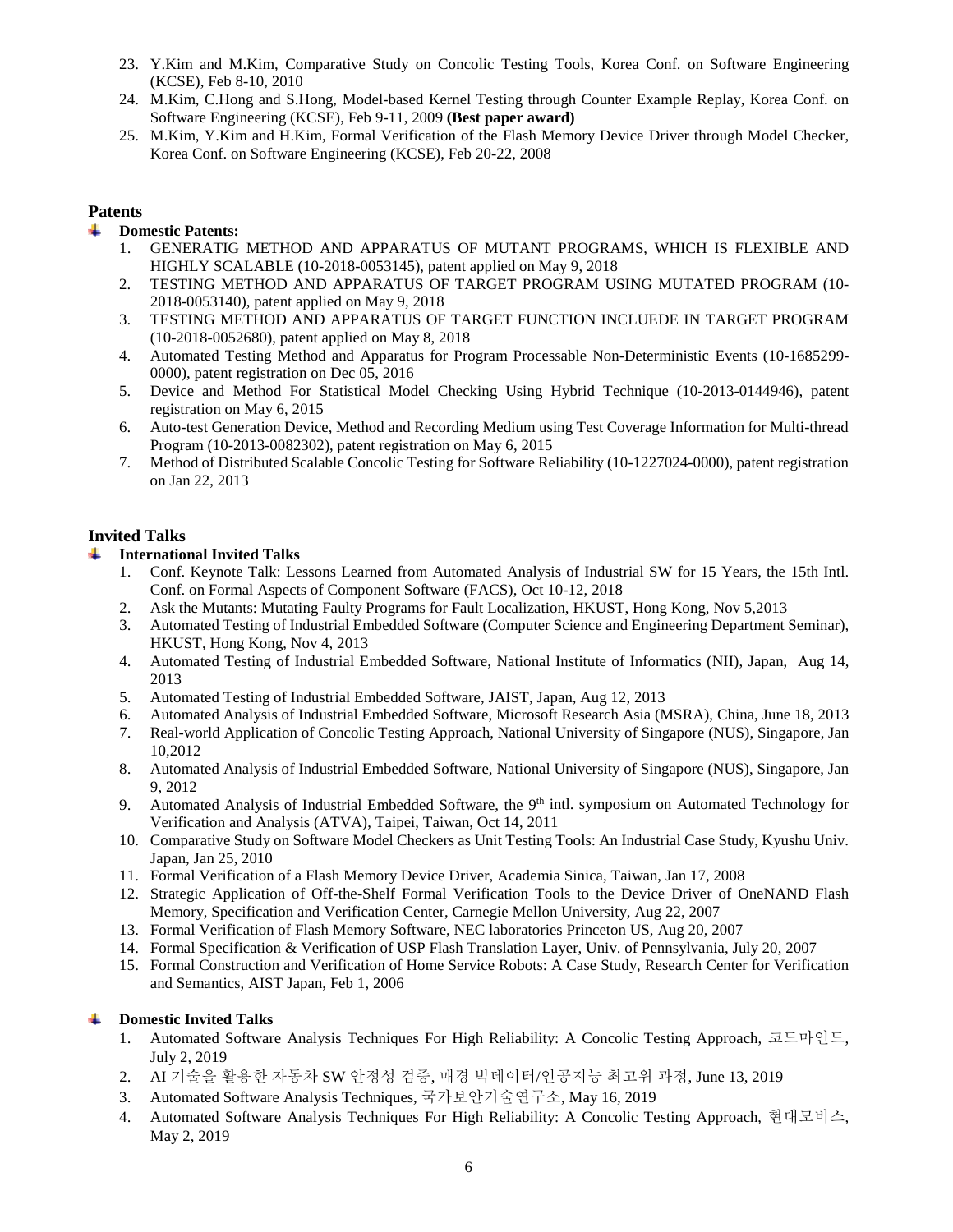- 5. 소프트웨어 중심의 환경 변화에 대응하기 위한 혁신 방향, 현대자동차 Automotive Electronics Expert Society (AAES) 포럼 초청 연사, Nov 6, 2018
- 6. Automated Software Analysis Techniques For High Reliability: A Concolic Testing Approach, LIG 넥스원, Nov 16, 2018
- 7. SW 오류 검출을 위한 동적 테스트케이스 자동 생성 기법- Concolic Testing, Mando, Sep 7, 2018
- 8. SW 오류 검출을 위한 동적 테스트케이스 자동 생성 기법- Concolic Testing, Samsung Electronics, Aug 10, 2018
- 9. PRINCE: PRecise machINe learning-based fault loCalization tEchnique, Sungkyunkwan Univ., July 25, 2018
- 10. SW 오류 검출을 위한 동적 테스트케이스 자동 생성 기법- Concolic Testing, 국보연, July 24, 2018
- 11. Automated SW Testing Techniques, Samsung Research, May 25, 2018
- 12. SW 오류 검출을 위한 동적 테스트케이스 자동 생성 기법- Concolic Testing, Handong Global Univ., May 21, 2018
- 13. SW 오류 검출을 위한 동적 테스트케이스 자동 생성 기법- Concolic Testing, KISTI, May 15, 2018
- 14. Safety Verification of Deep Neural Networks, Samsung Research, May 3, 2018
- 15. SW 오류 검출을 위한 동적 테스트케이스 자동 생성 기법, POSTECH, May 2, 2018
- 16. PRINCE: PRecise machINe learning-based fault loCalization tEchnique, Samsung Research, March 29, 2018
- 17. Destructive Software Testing: Mutating a Target Program to Diversify Test Exploration for High Test Coverage, Samsung Research, March 2, 2018
- 18. Precise Concolic Unit Testing, Samsung Research, Jan 26, 2018
- 19. Logic coverage criteria, Samsung SW Center, Nov 24, 2017
- 20. SW 오류 검출에 효과적인 테스트 케이스 자동 생성 기법: Concolic 테스팅, 제 4 회 국제 품질.테스팅 컨퍼런스 세미나, Nov 22, 2017
- 21. Coverage criteria for white-box testing, Hyundai Mobis, Nov 13, 2017
- 22. Graph Coverage Criteria, Samsung SW Center, Oct 27, 2017
- 23. 결함 위치추정(Fault Localization) 기법, Samsung SW Center, Sep 22, 2017
- 24. Thread Scheduling 시나리오 등의 Concurrent Program 테스트 기술 자문, Samsung SW Center, Aug 28, 2017
- 25. Concolic Test 시 True Positive 를 늘리고 False Positive 를 줄일 수 있는 방법, Samsung SW Center, July 27, 2017
- 26. SW 오류 검출에 효과적인 테스트 케이스 자동 생성 기법: Concolic 테스팅, Hyundai Mobis, June 15, 2017
- 27. SW 품질 향상을 위한 SW 코드 커버리지 검증 강화 연구, Hyundai Motors, June 9, 2017
- 28. Mutation Testing, Hyundai Motors, Dec 9, 2016
- 29. Workshop Keynote Talk: SW 오류검출을 위한 동적 테스트케이스 자동생성기법, 소프트웨어 시스템 실행에 대한 모니터링과 분석 웍샵, Nov 24, 2016
- 30. SW 오류 검출에 효과적인 테스트 케이스 자동 생성 기법, 국방 SW 웍샵, Sep 27, 2016
- 31. 변형 분석 기법을 (Mutation Analysis) 사용한 정확한 SW 결함 위치 추정, Samsung Electronics, July 12, 2016
- 32. Automated Testing and Debugging for Corner-case Bugs in Complex Software, Samsung Electronics, June 28, 2016
- 33. Automated White-Box Software Testing, ITRC SSRC Seminar, April 29, 2016
- 34. Automated Testing of Industrial Embedded Software, Chassis Control Dept. of Hyundai Motor Group, Nov 18, 2015
- 35. Automated Testing of Industrial Embedded Software, Suresoft, Sep 1, 2015
- 36. Automated Testing of Industrial Embedded Software, Integrated Safety Control Dept. of Hyundai Motor Group, June 15, 2015
- 37. Application of Symbolic Execution: Systematic Testing of Reactive Software with Non-deterministic Events, KAIST Graduate School of Information Security Workshop, June 5, 2015
- 38. Vision for Automated Software Testing in Korea IT Industry, IITP ITRC Forum, May 28, 2015
- 39. Automated Testing of Industrial Embedded Software, Hyundai Motor Group Chassis Safety Forum, Jan 30, 2015
- 40. False Alarm Reduction Technique for Automated Concolic Unit testing, ERC ROSAEC Winter Workshop, Jan 28, 2015
- 41. Clang and LLVM API for Source Code Refactoring, Samsung Electronics, Nov 12, 2014
- 42. Software Model Checking, Test Midas, Oct 16, 2014
- 43. Ask the Mutants: Mutating Faulty Programs for Fault Localization, Test Midas, Sep 25, 2014
- 44. Automated Testing of Industrial Embedded Software using Concolic Testing, GIST, Sep 5, 2014
- 45. Automated Testing of Industrial Embedded Software using Concolic Testing, Test Midas, Sep 4, 2014
- 46. Code Coverage-based Testing of Concurrent Programs, Samsung Electronics, July 3, 2014
- 47. Automated Testing of Industrial Embedded Software using Concolic Testing, Ajou University, June 17, 2014
- 48. Automated Testing of Industrial Embedded Software using Concolic Testing, LG Electronics, May 23, 2014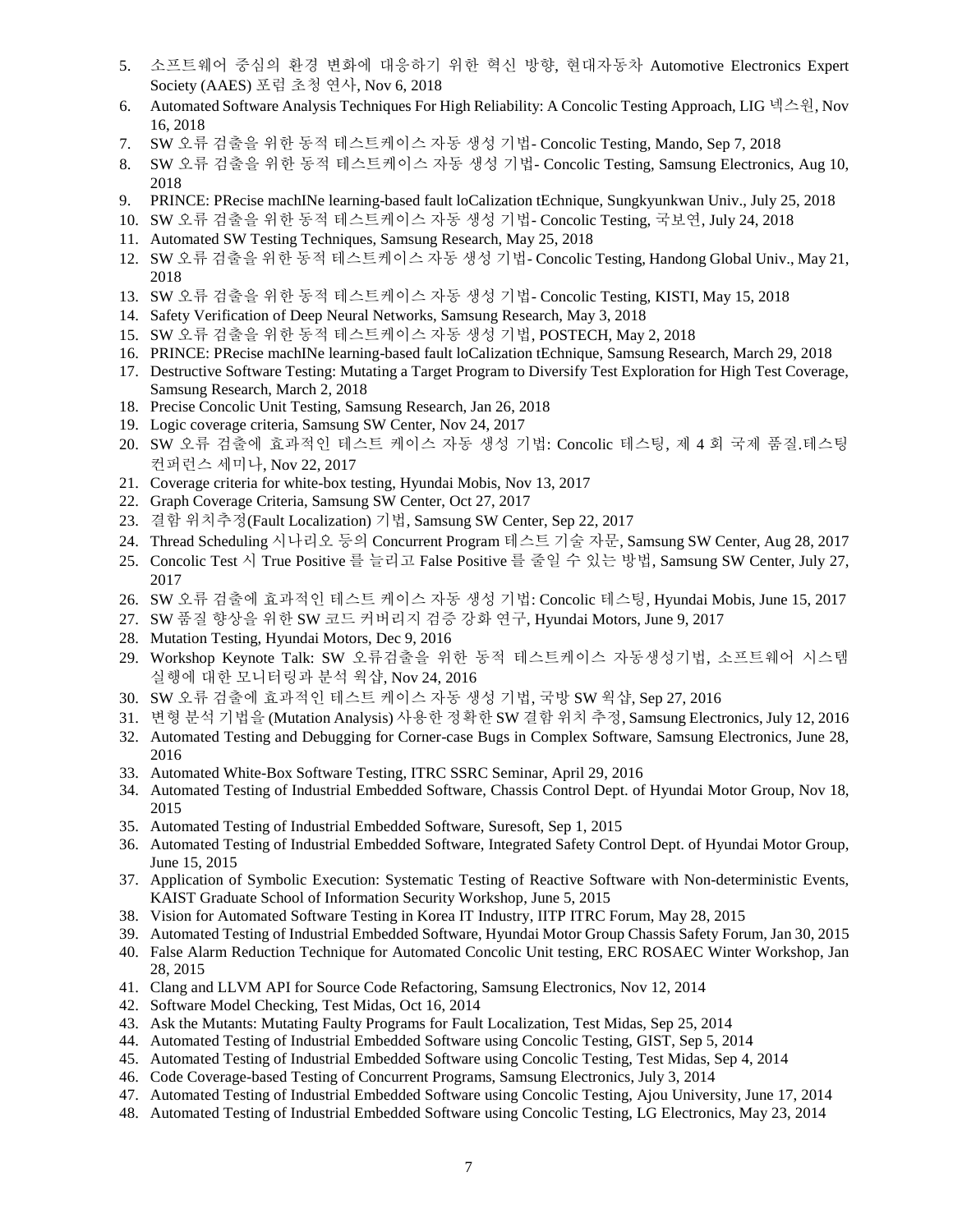- 49. Automated Unit Testing of Large Industrial Embedded Software using Concolic Testing, Kyungpook National University, Dec 20, 2013
- 50. Automated Testing of Industrial Embedded Software, LG Electronics, Oct 1, 2013
- 51. Automated Testing of Industrial Embedded Software, Coverity Workshop keynote seminar, Sep 13,2013
- 52. Industrial Application of Concolic Testing to Detect Crash Bugs- A Case Study on libexif, Korea Univ., July 3, 2013
- 53. Automated Testing of Industrial Embedded Software, Samsung Electronics, July 9, 2013
- 54. Testing Concurrent Programs to Achieve High Synchronization Coverage, Samsung Electronics, Oct 25, 2012
- 55. Real-world Application of Concolic Testing Approach, LG Electronics, Sep 6, 2012
- 56. Automated Testing of Industrial SW: Concolic Testing Approach, LG Electronics, July 25, 2012
- 57. Real-world Application of Concolic Testing Approach: Part II", Suresoft, May 21, 2012
- 58. Real-world Application of Concolic Testing Approacc: Part I", Suresoft, May 17, 2012
- 59. Automated Software Testing Techniques, NIPA Software Quality Insight Seminar, July 5, 2011
- 60. Automated Software Testing Techniques for High Reliability, NIPA Software Quality Insight Seminar, Jan 27, 2011
- 61. Automated Software Analysis Techniques for High Reliability, Korea Univ. Nov 4, 2010
- 62. Automated Test Case Generation through Concolic Testing Techniques, Samsung Electronics, Feb 17, 2010
- 63. Systematic Unit Analysis Techniques for Embedded C Programs, Fasoo.com, Dec 15, 2009
- 64. Automated Software Analysis Techniques : Past, Present, and Future, Samsung Tech Fair, Samsung Advanced Institute of Technology (SAIT), Nov 19, 2009
- 65. Systematic Unit Analysis Techniques for Embedded C Programs, Samsung Electronics, Oct 16, 2009
- 66. Unit Testing of Flash Memory Device Driver through a SAT-based Model Checker, Chonbuk Natl. Univ., Oct 13, 2009
- 67. Formal Verification Techniques for Embedded Software, Samsung Electronics, Mar 18, 2009
- 68. Industrial Case Studies based on Software Model Checking, ETRI, July 2, 2008
- 69. Formal Specification & Verification of USP Flash Translation Layer, Seoul National Univ., Apr 19, 2008
- 70. SAT-based analysis for C Programs, KIISE SIGPL Winter School, KAIST, Feb 1st, 2008
- 71. MacDebugger: A Monitoring and Checking (MaC) based Debugger for Model Checkers, KIISE SE Society Tutorial, Sogang Univ, May 31, 2007
- 72. Formal Specification and Verification of USP Flash Translation Layer, Samsung Electronics, Mar 20, 2007
- 73. Formal Debugging through Model Checking and Runtime Verification, Korea Univ., Mar 14, 2007
- 74. Model Checking of Flash Device Driver, Kyungpook National Univ., Mar 7, 2007
- 75. Programming Language in Software Engineering, KIISE SIGPL Winter School, Feb 9, 2007
- 76. MacDebugger: A Monitoring and Checking (MaC) based Debugger for Formal Models, KAIST, Sep 25, 2006

# **Research Funding (total amount: KRW 6,089,742,000)**

- **Funding from Korean Government Agencies (total amount: KRW 4,348,742,000 )**
- 1. Automated SW testing and debugging techniques for improving SW quality, June 2019-Feb 2021, Mid-career Research Program (MRP) supported by National Research Foundation of Korea (NRF) (KRW 154,687,000)
- 2. Intelligent Automation Techniques for Verification and Debugging of Fullstack Multilingual Software (Chief Principal Investigator (총괄책임)), Sep 2017-Dec 2020, Next-Generation Information Computing Development Program supported by National Research Foundation of Korea (NRF) (KRW 2,340,000,000)
- 3. Automated SW testing and debugging techniques for improving SW quality, June 2016-May 2019, Mid-career Research Program (MRP) supported by National Research Foundation of Korea (NRF), (KRW 297,000,000)
- 4. Behavioral Coverage for Effective Software Testing, Dec 2014-Dec 2016, Global Research Network (GRN) by National Research Foundation of Korea (NRF) (KRW 80,000,000)
- 5. Tools for Highly Secure Software Development (Part III. Advanced Testing Techniques for Secure Software), ITRC supported by National IT Industry Promotion Agency (ITRC, NIPA), Sep 2013-Dec 2016 (KRW 155,140,000)
- 6. Development of Mobile S/W Security Testing Tools for Detecting New Vulnerabilities of Android, Korea Communications Commission, Apr 2013-Mar 2016, (KRW 200,000,000)
- 7. Innovative Software Analysis Technology Research & Development (Part III-2 of ERC Research On Software Analysis for Error-free Computing (ROSAEC)), Sep 2008 – Feb 2015, ERC supported by Korea Ministry of Education, Science and Technology (MEST)/ National Research Foundation of Korea(NRF) (KRW 245,750,000)
- 8. Testing Technique for Detecting Concurrency Bugs of Multi-threaded Programs, Sep 2012-Aug 2015, Mid-career Research Program (MRP) supported by National Research Foundation of Korea (NRF) (KRW 293,000,000)
- 9. Performance Bug Detection Framework for JavaScript Programs, Aug 2012-June 2013, Microsoft Korea (KRW 60,000,000)
- 10. Highly Reliable Micro Dual Operating System, June 2012-Feb 2017, Electronics and Telecommunications Research Institute (ETRI) (KRW 200,000,000)
- 11. Dynamic Analysis of Embedded Software, Dec 2011-Dec 2013, FormalWorks Inc. (KRW 100,000,000)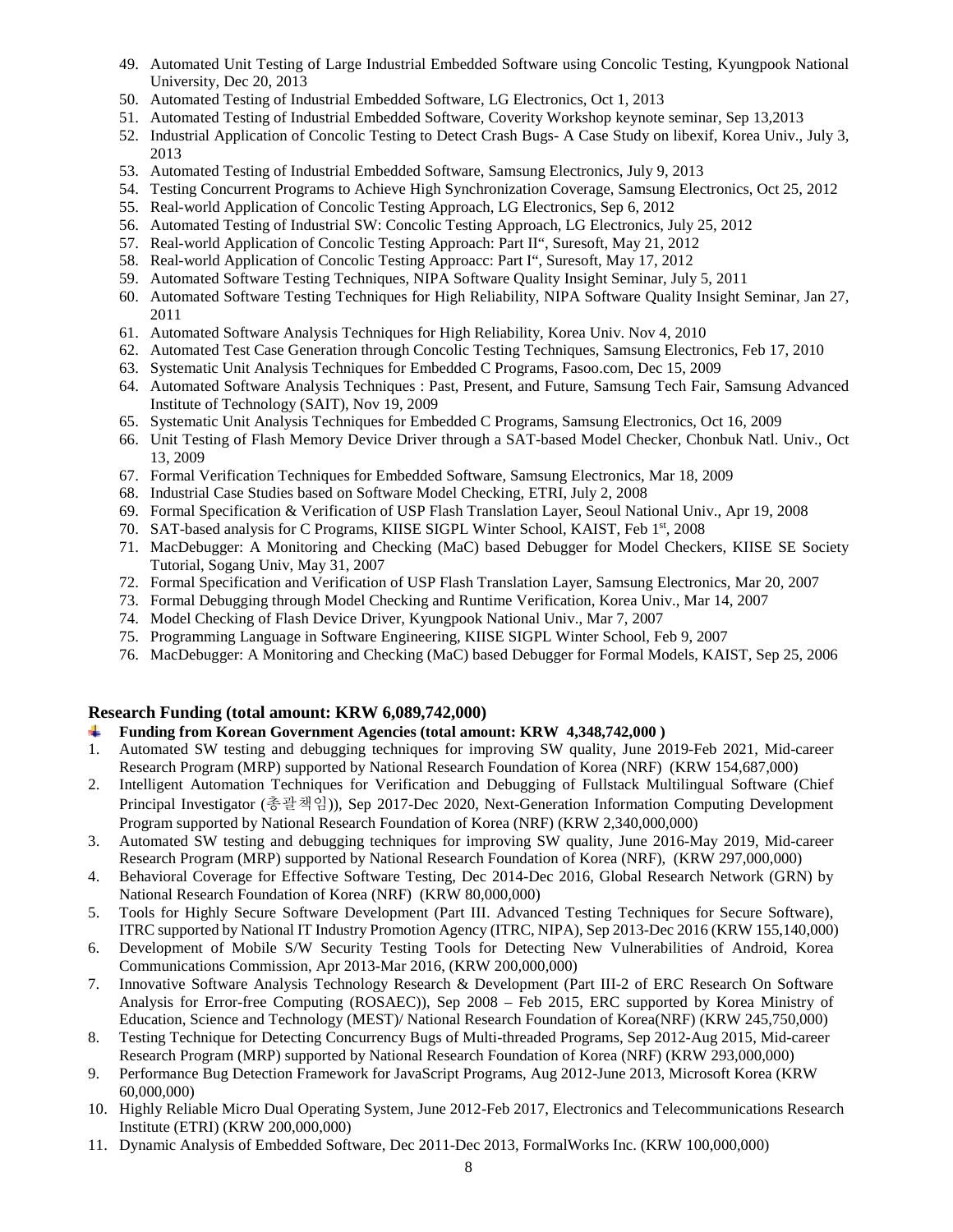- 12. Application of Dynamic Symbolic Execution for Binary Programs, April 2011-Oct 2011, National Security Research Institute (NSRI) (KRW 35,000,000)
- 13. Improved Automated Test Case Generation through Parallelized Concolic Testing Technique, May 2010-April 2011, National Research Foundation (NRF) (KRW 49,996,000)
- 14. Concurrency Bug Detection through Improved Pattern Matching Using Semantic Information, May 2009-April 2010, National Research Foundation (NRF) (KRW 48,369,000)
- 15. Advanced Technology for Software Process Improvement (Part of ITRC Software Process Improvement Center), Jan 2009-Dec 2010, IITA (KRW 33,400,000)
- 16. SAT Solver Based Verification of Embedded Software for Improved Reliability, July 2008-June 2009, Korea Research Foundation (KRF) (KRW 26,400,000),
- 17. Target Architecture Independent Development Technique, July 2008-Jan 2009, Electronics and Telecommunications Research Institute (ETRI) (KRW 30,000,000)

### **Funding from Industry (total amount: KRW 1,521,000,000)**

- 1. Improving Automated Test Code Generation Using Concolic Testing, Dec 2018- July 2019, Mobis, (KRW 80,000,000)
- 2. Concolic Testing for Efficient SW Testing, Dec 2018-June 2019, Mando (KRW 50,000,000)
- 3. Improving Requirement-based Dynamic Reliability Testing, Mar 2018- Oct 2018, LIGnex1 (KRW 60,000,000)
- 4. Tool Development for Windows Multi-threaded Programs, Nov 2017- Nov 2018, Samsung Electronics (KRW 90,000,000)
- 5. Automated Test Code Generation Using Concolic Testing, Oct 2017- July 2018, Mobis, (KRW 85,000,000)
- 6. Improving Software Coverage for High Software Quality, Apr 2017-March 2018, Hyundai Motor Group (KRW 59,500,000)
- 7. Improving Software Coverage for High Software Quality, Apr 2016-May 2017, Hyundai Motor Group (KRW 59,500,000)
- 8. Automated Testing and Debugging Techniques, July 2015-June 2020, Samsung Electronics (KRW 344,000,000)
- 9. Application of Concolic Testing to the Software of Hyundai Motors, May 2015-Apr 2016, Hyundai Motor Group (KRW 51,000,000)
- 10. Integer Promotion Bug Detection For Micro-Controller Software of Home Appliances, Mar-Sep 2015, LG Electronics (KRW 60,000,000)
- 11. Testing and Replaying Framework for Multi-threaded Programs, June-Dec 2014, Samsung Electronics (KRW 50,000,000)
- 12. Effective and Efficient Embedded Software Testing by Using Concolic Testing Technique, Apr-Aug 2014, LG Electronics (KRW 50,000,000)
- 13. Improved Testing Accuracy and Bug Detection Capability for Concolic Testing Technique, Mar-Dec 2014, Samsung Electronics (KRW 97,000,000)
- 14. Unit Testing Strategies for Effective Concolic Testing, Feb 2013-Nov 2013, Samsung Electronics (KRW 97,000,000)
- 15. Advanced Concolic Testing Framework, Mar 2012-Dec 2012, Samsung Electronics (KRW 90,000,000),
- 16. Automated Test Case Generation Through Concolic Testing, Mar 2011-Oct 2011, Samsung Electronics (KRW 70,000,000)
- 17. Automated Test Case Generation Through Concolic Testing, June 2010-Dec 2010, Samsung Electronics (KRW 60,000,000)
- 18. Formal Verification of a Flash File System, Nov 2007-Aug 2008, Samsung Electronics (KRW 49,000,000)
- 19. Applicable Formal Verification Techniques on Embedded Systems, Sep 2006-April 2009, LG Electronics (KRW 19,000,000)

### **Funding from KAIST (total amount: KRW 220,000,000)**

- 1. Automated Bug Detection Using Destructive SW Testing, Apr 2017-Dec 2017, KAIST HRHR project (KRW 40,000,000)
- 2. Software Verification Techniques for Improved Productivity of Embedded Software, Jan 2008-Dec 2008, KAIST IT Institute (KRW 30,000,000)
- 3. Formal Analysis of Embedded Software for High Reliability, Sep 2006-Dec 2008, KAIST (KRW 150,000,000)

### **Industry Consulting (total amount: KRW 210,100,000)**

- 1. Automated Testing Techniques, June 2017- May 2018, Samsung Research (KRW 14,400,000)
- 2. Automated Unit Testing Techniques, Sep 2015-Dec 2015, LG Electronics (KRW 29,900,000)
- 3. Automated Embedded Software Testing Through Concolic Testing, Jan 2013-Dec 2013, LG Electronics (KRW 80,000,000)
- 4. Automated Embedded Software Testing Techniques, Oct 2012-Dec 2012, LG Electronics (KRW 28,600,000)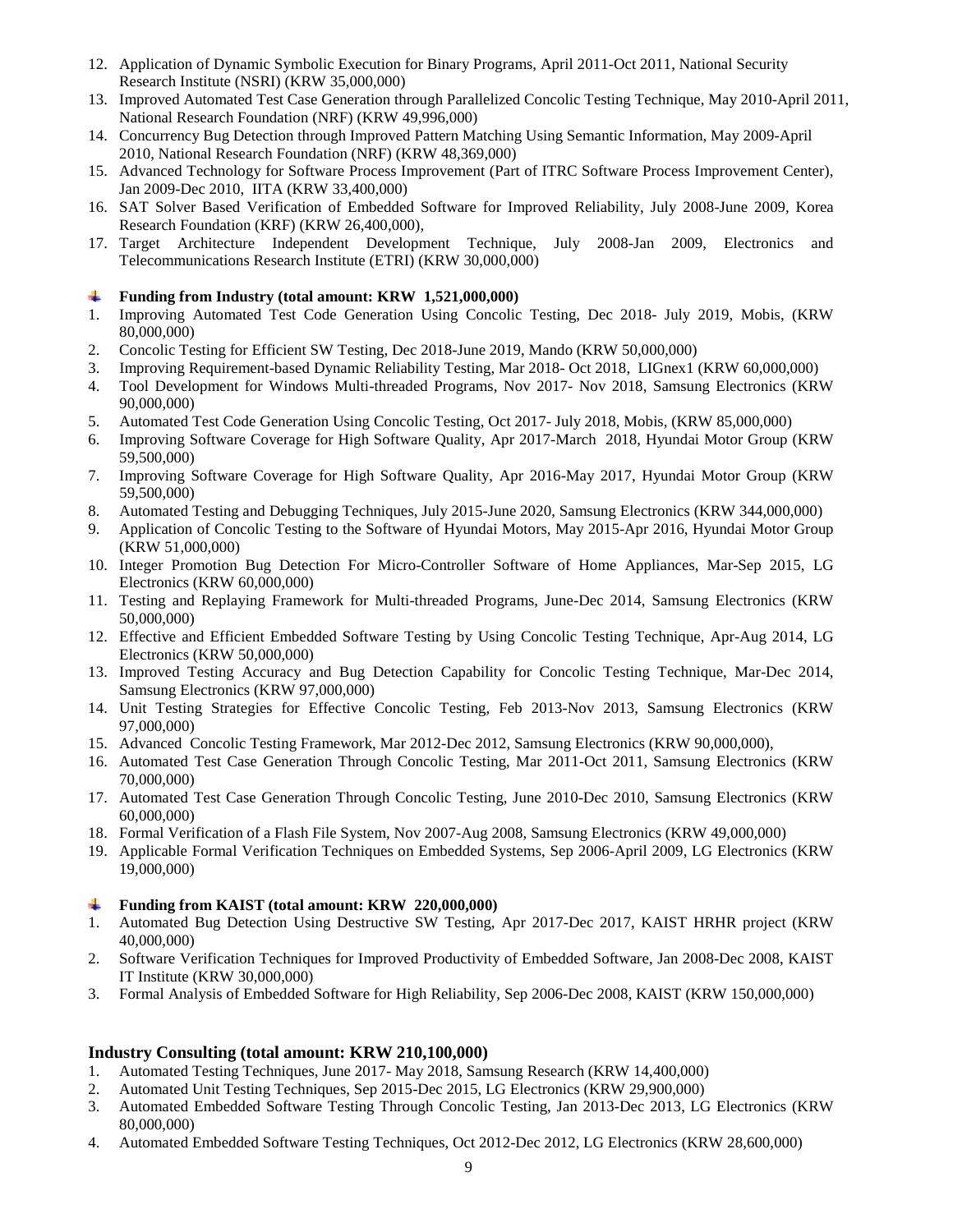- 5. Formal Verification of Operation Systems, Aug 2011-Nov 2011, Samsung Advanced Institute of Technology (SAIT) (KRW 27,200,000)
- 6. Application of Concolic Testing to Flash Translation Layer, Sep 2009-Dec 2009, Samsung Advanced Institute of Technology (SAIT) (KRW 30,000,000)

# **Industry Engineer Training**

- 1. Software Testing Techniques, Samsung SDS, July 9, 22, 23, 2019
- 2. Hynix Machine Learning Course, June 24, 2019
- 3. Automated Software Analysis Techniques For High Reliability: A Concolic Testing Approach, Mobis, May 2, 2019
- 4. Automated Test Input Generation for SW Bug Detection, Mando, Sep 7, 2018
- 5. Software Testing Techniques, Samsung SDS, July 10, 16, 17, 2018
- 6. Automated Software Testing for Software Design Engineer in Test (SDET), LG Electronics, Jun 25-28, 2018
- 7. White-box Testing Techniques, Mobis, Nov 13, 2017
- 8. Automated Software Testing for Software Design Engineer in Test (SDET), LG Electronics, Dec 21-23, 2015
- 9. Software Quality Assurance, ETRI, Aug 2015
- 10. Automated Software Testing for Software Design Engineer in Test (SDET), LG Electronics, Feb 9-11, 2015
- 11. Software Quality Assurance, ETRI, Aug 2014
- 12. Software Quality Assurance, ETRI, Jan 2014

### **Professional Activities**

- **International Journal Editorial Board/Associative Editor** 
	- 1. Journal of Software Testing, Verification and Reliability (STVR) published by John Wiley & Sons, 2016.6 now SCIE, IF:1.348
	- 2. Journal of Computing Science and Engineering (JCSE) published by KIISE, 2012.5-now

#### **International Conference/Symposium Organizer:**

- 1. Symposium co-chair: Intl. Conf. on Software Engineering (ICSE) Software Engineering In Practice (SEIP), Seoul, South Korea, 2020
- 2. Workshop co-chair: Intl. Symp. On Software Testing and Analysis (ISSTA), Beijing, China, 2019
- 3. Symposium co-chair: Intl. Conf. on Software Engineering (ICSE) New Faculty Symposium (NFS), Austin TX, US, 2016
- 4. Publication chair: Intl. Conf. on Software Testing, Verification and Validation (ICST), Chicago IL, US, 2016
- 5. Program co-chair: Workshop on Future Computer Science & Information technology (CQUT-KAIST Joint-Workshop), CQUT, China, Jan 7, 2016
- 6. Publication chair: IEEE/ACM Intl. Conf. on Automated Software Engineering (ASE), Lincoln NE, US, 2015
- 7. Program co-chair: Intl. Conf. on Advances in System Testing and Validation Lifecycle (VALID), Porto, Portugal, 2009
- 8. Program co-chair: 6th International Symposium on Automated Technology for Verification and Analysis (ATVA), Seoul, Korea 2008

### **International Conference Program Committees**

- 1. IEEE/ACM Automated Software Engineering (ASE) tools track, 09, 13
- 2. IEEE/ACM Automated Software Engineering (ASE) expert review panel, 17
- 3. IEEE/ACM Intl. Workshop on Automation of Software Test (AST), 14
- 4. Adaptive and Reconfigurable Embedded Systems (APRES), 08-09,11-13<br>5. Asia-Pacific Software Engineering Conference (APSEC), 14
- 5. Asia-Pacific Software Engineering Conference (APSEC), 14
- 6. Automated Technology for Verification and Analysis (ATVA), 07, 09, 12,13,14,16
- 7. IEEE Computer Software and Applications Conf. (COMPSAC), 10
- 8. Formal Methods (FM), 09
- 9. ACM Foundations of Software Engineering (FSE) Student Research Competition (SRC), 14
- 10. IEEE Intl. Conf. on Engineering of Complex Computer Systems (ICECCS), 13-14
- 11. Intl. Conf. on Embedded Software and Systems (ICESS), 07
- 12. Intl. Conf. on Software Engineering (ICSE) program board, 16, 20
- 13. Intl. Conf. on Software Engineering (ICSE) program committee, 14,15, 17, 19
- 14. Intl. Conf. on Software Engineering (ICSE) Formal demonstrations track, 12
- 15. Intl. Conf. on Software Engineering (ICSE) Student Research Competition (SRC), 13
- 16. Intl. Conf. on Software Testing, Verification and Validation (ICST), 15-17
- 17. Intl. Colloquium on Theoretical Aspect of Computing (ICTAC), 09-12
- 18. IEEE Intl. Symposium on Software Reliability Engineering (ISSRE) 14-17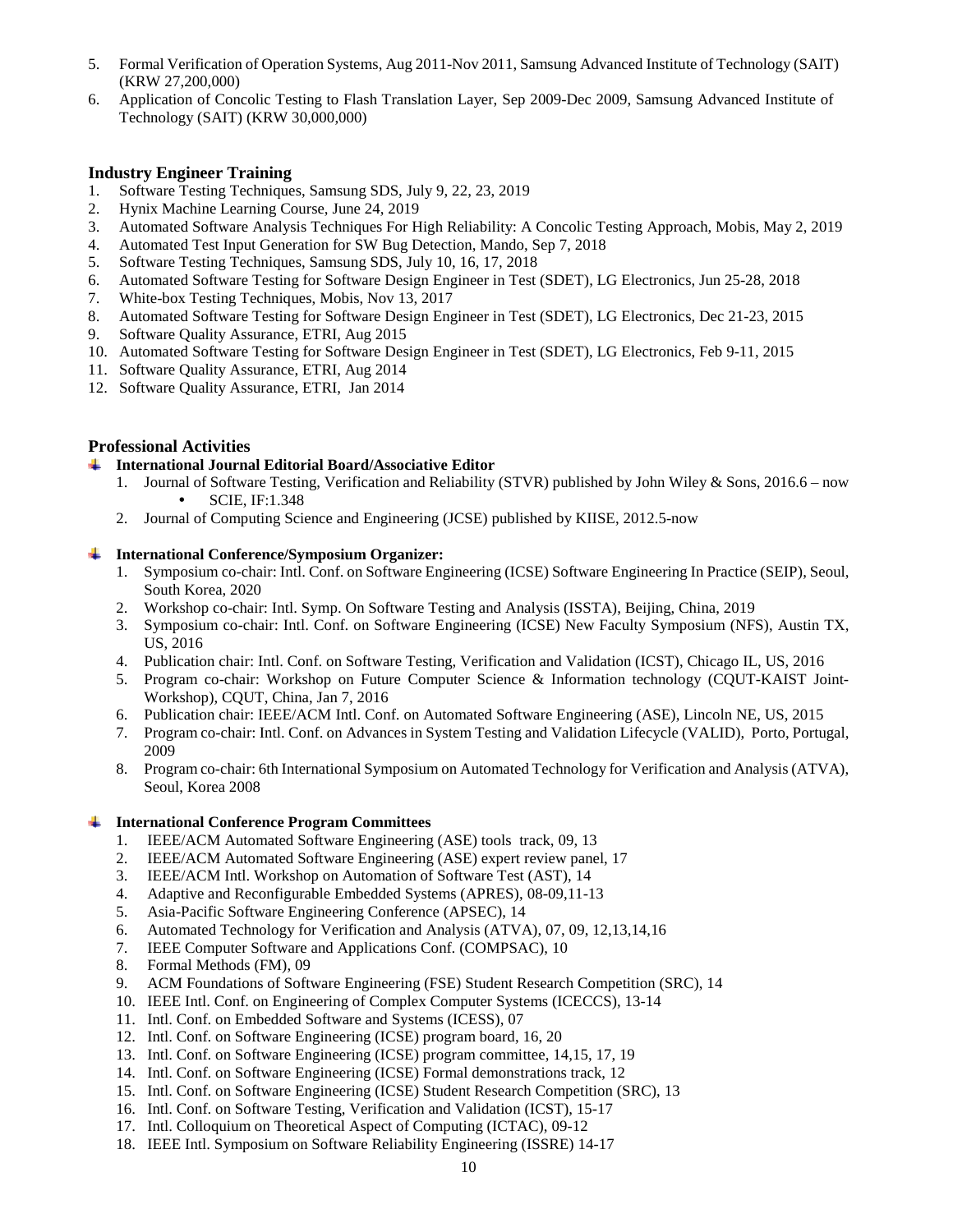- 19. Intl. Symposium on Software Testing and Analysis (ISSTA), 14,17,18
- 20. Intl. Symposium on Software Testing and Analysis (ISSTA) Tool demo track, 16
- 21. Quality Software (QSIC), 09-11
- 22. Runtime Verification (RV), 07-09
- 23. Brazilian Symp. On Formal Methods (SBMF), 09
- 24. Intl. Conf. on Secure Software Integration and Reliability Improvement (SSIRI), 11
- 25. Testing: Academic and Industrial Conference on Practice and Research Techniques (TAIC PART), 13
- 26. Verified Software: Theories, Tools and Experiments (VSTTE), 14
- 27. Verified Software: Theories, Tools and Experiments (VSTTE) tools & experiment workshop, 10

### **Domestic Journal Editorial Board/Associative Editor**

1. 정보과학회논문지: 소프트웨어 및 응용분야, 2017- now

#### **Domestic Conference/Workshop Program Chairs**  ÷.

- 1. Korean Software Engineering Forum, HKUST, Hong Kong, Nov 21, 2014
- 2. Korea Conf. on Software Engineering (KCSE), Pheonix park, Kangwon-province, Feb 8-10, 2012

#### **Domestic Conference Program Committees**

- 1. Korea Conf. on Software Engineering (KCSE), 2007-2019
- 2. Korea Conf. on Computing (KCC), 2009, 2011-2019

#### **Korean Government Committees**

- 1. Creativity-Convergence Research Idea Competition, Review Panel, Ministry of Education and NRF, 2014
- 2. KFTC (Korea Fair Trade Commission) Fair Trade Committee for Software Subcontract, 2012
- 3. NIPA (National IT Industry Promotion Agency) Software R&D Quality Improvement Committee, 2011
- 4. IITA Software Technology RFP Committee, 2008

#### **Professional Associations**

- 1. Member of ACM
- 2. Member of IEEE Computer Society
- 3. Member of KIISE (Korean Institute of Information Scientists and Engineers)
- 4. Board Member of KIISE Software Engineering Society

### **Awards**

#### 4 **Impact Paper Award:**

1. Test of Time Award for "Java-MaC: A Run-time Assurance Tool for Java Programs" (written by M.Kim, S.Kannan, I.Lee, O.Sokolsky, and M.Viswanathan at Runtime Verification 2001), 19th Intl. Conf. on Runtime Verification, 2019

(Test of Time Award is given to a paper presented at Runtime Verification 10 or more years old for the high impact it has left on the community)

#### **Intl. Conf. Best Paper Award**: - 1

1. Y. Kim, S. Hong, B. Ko, L. Phan and M. Kim, Invasive Software Testing: Mutating Target Programs to Diversify Test Exploration for High Test Coverage, IEEE International Conference on Software Testing, Verification and Validation (ICST), 2018, Distinguished paper award, (acceptance rate:25%)

#### 4 **Domestic Conf. Best Paper Award**:

- 1. 박건우, 송형곤, 이주현, 조규태, 김윤호, 김문주, 국방 무기 체계 SW 품질 향상을 위한 Concolic 테스팅 기술, Korea Software Congress (KSC), Dec 19-21, 2018 (Distinguished best paper award)
- 2. 홍신, 김윤호, 김문주, 윤석영, 정한웅, 박사천, AtomicitySanitizer: C 멀티쓰레드 프로그램에 대한 실행연속성 위반 결함 검출 도구, Korea Software Congress (KSC), Dec 19-21, 2018 (Best presentation award)
- 3. 김현우, 김윤호, 김문주, Concolic 테스팅 도구 CREST 의 사용자 친화성 향상 연구: Windows OS 로의 포팅과 개선된 CREST UI 을 통한 CREST 활용 및 분기 커버리지 분석 작업의 효율 증가, Korea Conference on Software Engineering (KCSE), Jan 29-31, 2018 (Best paper award)
- 4. 임현수, 김윤호, 김문주, 시스템 테스트 케이스를 이용한 C 프로그램의 동적 유닛 입력 값 자동 수집 및 재연 기술, Korea Software Congress (KSC), Dec 20-22, 2017 (Distinguished best paper award)
- 5. Phan Duy Loc, 고봉석, 김윤호, 김문주, COMUT: 사용자의 의도대로 효과적인 변이를 생성할 수 있는 C 프로그램 변이 도구, Korea Software Congress (KSC), Dec 20-22, 2017 (Best paper award)